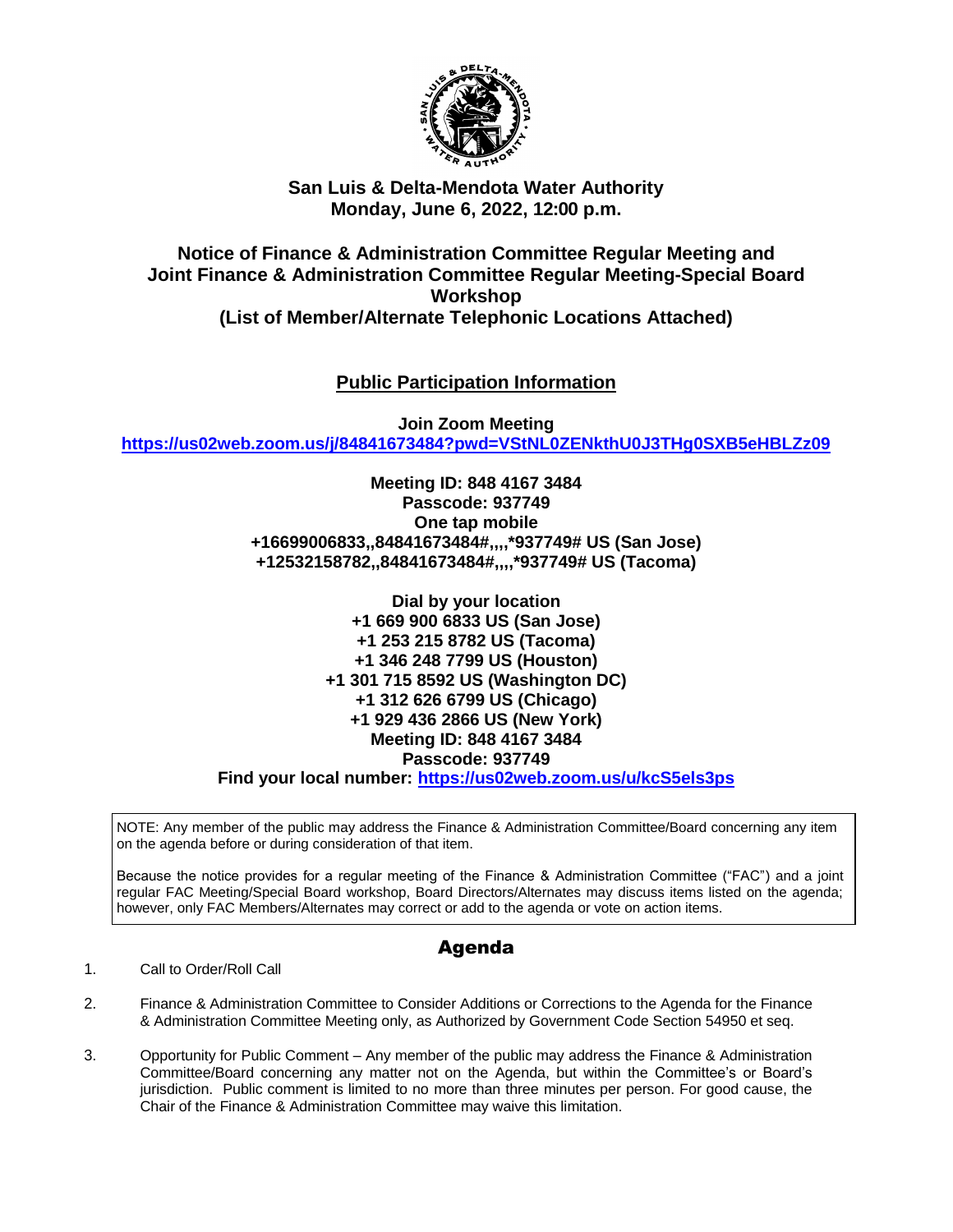### **ACTION ITEMS**

4. **Finance & Administration Committee to Consider Approval of the May 9, 2022 Meeting Minutes**

## **REPORT ITEMS**

- 5. Discussion Regarding Cost Allocation of Various Activity/Fund Budgets
- 6. FY23 Activity Agreements Budget to Actual Report through 4/30/22
- 7. FY23 O&M Budget to Actual Report through 4/30/22
- 8. Procurement Activity Report
- 9. Executive Director's Report, Barajas
	- a. San Luis Transmission Project
	- b. May include reports on activities within the Finance & Administration Committee's jurisdiction related to 1) CVP/SWP water operations; 2) California storage projects; 3) regulation of the CVP/SWP; 4) existing or possible new State and Federal policies; 5) Water Authority activities; 6) COVID-19 response
- 10. Committee Member Reports
- 11. Reports Pursuant to Government Code Section 54954.2(a)(3)
- 12. ADJOURNMENT

Persons with a disability may request disability-related modification or accommodation by contacting Cheri Worthy or Sandi Ginda at the San Luis & Delta-Mendota Water Authority Office via telephone (209) 826-9696 or email [cheri.worthy@sldmwa.org o[r sandi.ginda@sldmwa.org\]](mailto:sandi.ginda@sldmwa.org) at least 3 days before a regular meeting or 1 day before a special meeting/workshop.

This agenda has been prepared as required by the applicable laws of the State of California, including but not limited to, Government Code Section 54950 et seq. and has not been prepared with a view to informing an investment decision in any of the Authority's bonds, notes, or other obligations. Any projections, plans, or other forward-looking statements included in the information in this agenda are subject to a variety of uncertainties that could cause any actual plans or results to differ materially from any such statement. The information herein is not intended to be used by investors or potential investors in considering the purchase or sale of the Authority's bonds, notes, or other obligations and investors and potential investors should rely only on information filed by the Authority on the Municipal Securities Rulemaking Board's Electronic Municipal Market Access System for municipal securities disclosures, maintained on the World Wide Web at https://emma.msrb.org/.